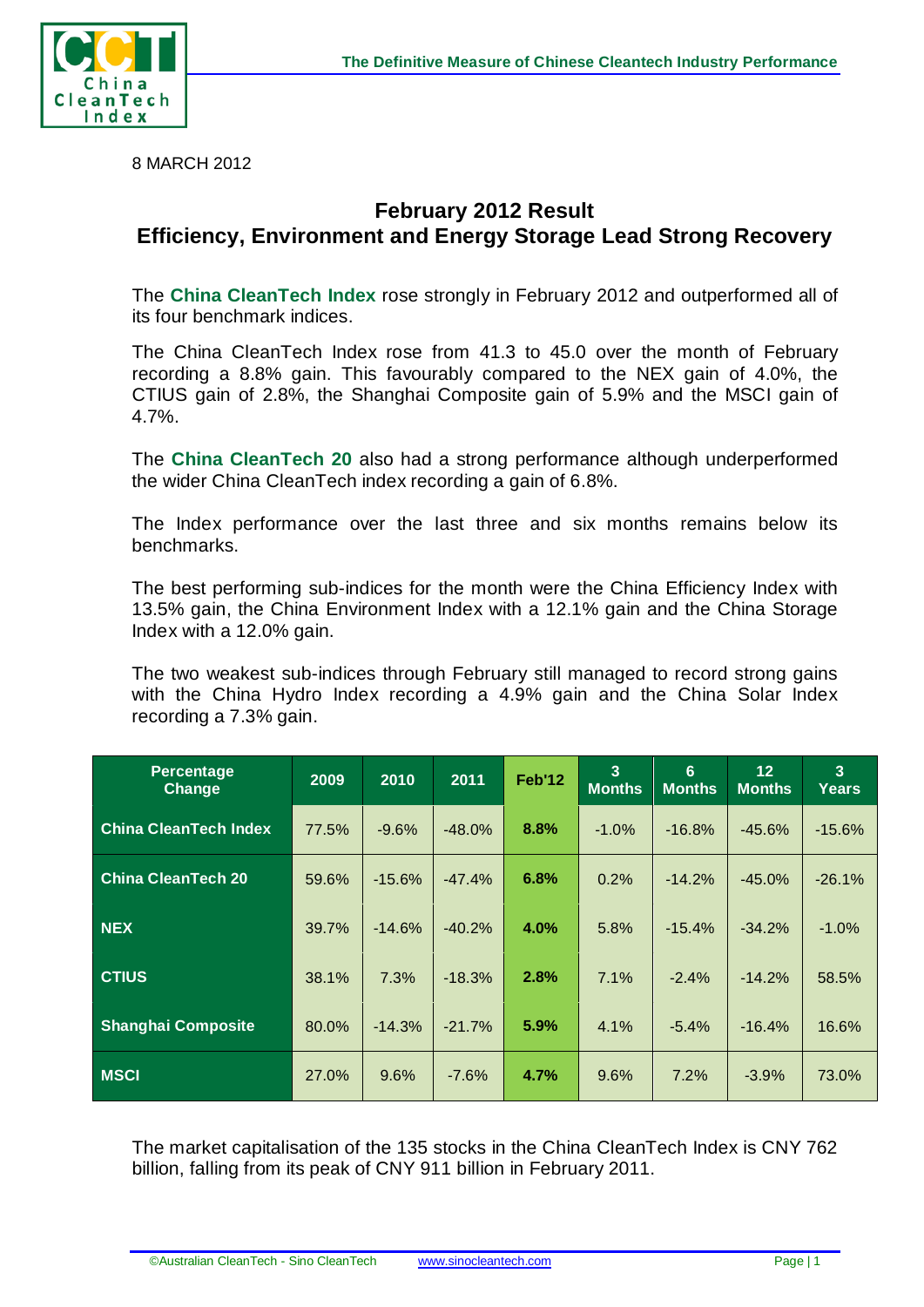

The month's performance was driven by strong results from many companies with 12 companies having share price gains of greater than 25%. These were partially offset by losses from other companies with 7 companies having losses of more than 10%, although there were only 14 companies that had losses for the month. These best and worst performers are shown in the table below.

| February 2012                                                                                                                                                                                                                                                                                                                                                                                                    |                                                                                                                                                                                                                 |  |  |  |  |  |
|------------------------------------------------------------------------------------------------------------------------------------------------------------------------------------------------------------------------------------------------------------------------------------------------------------------------------------------------------------------------------------------------------------------|-----------------------------------------------------------------------------------------------------------------------------------------------------------------------------------------------------------------|--|--|--|--|--|
| <b>Best Performers</b><br><b>Share Price Gain &gt; 25%</b>                                                                                                                                                                                                                                                                                                                                                       | <b>Worst Performers</b><br><b>Share Price Loss &gt; 10%</b>                                                                                                                                                     |  |  |  |  |  |
| Guangzhou Hongli Opto Electronic Co Ltd<br>Ledman Optoelectronic Co Ltd 'A'CNY1<br>Shenzhen Refond Optoelectronics Co Ltd<br>Tianli Enviromental Protection Eng Co<br>Hebei Sailhero Environmental Protection High-<br>tech Co., Ltd<br>E-Ton Solar Tech<br>Chaowei Power Holdings Limited<br>Coslight Technology International Group<br>Tianneng Power International Limited<br>China Hydroelectric Corporation | Bodisen Biotech, Inc.<br>Hanwha Solarone Co Ltd<br>Yingli Green Energy<br><b>Advanced Battery Technologies</b><br>China Sun Group High Tech Co.<br>Duoyuan Global Water<br>China Ming Yang Wind Power Group Ltd |  |  |  |  |  |
| Fujian Mindong Electric Power Limited Co<br>A-Power Energy Generation Systems Ltd                                                                                                                                                                                                                                                                                                                                |                                                                                                                                                                                                                 |  |  |  |  |  |

The China Cleantech Index is published each month on the Sino CleanTech website at [www.sinocleantech.com.](http://www.sinocleantech.com/)

Monthly results can be emailed directly to interested parties by signing up to the distribution list at [http://www.sinocleantech.com/e/cleantech\\_index.html.](http://www.sinocleantech.com/e/cleantech_index.html)

## **FURTHER INFORMATION:**

John O'Brien Managing Director, Sino CleanTech Ph: +61 419 826 372 [john.obrien@auscleantech.com.au](mailto:john.obrien@auscleantech.com.au)

Katie Xiong Manager, Sino CleanTech Australia: +61 411 638 603 China: +86 137608 85298 [katie.xiong@auscleantech.com.au](mailto:katie.xiong@auscleantech.com.au)